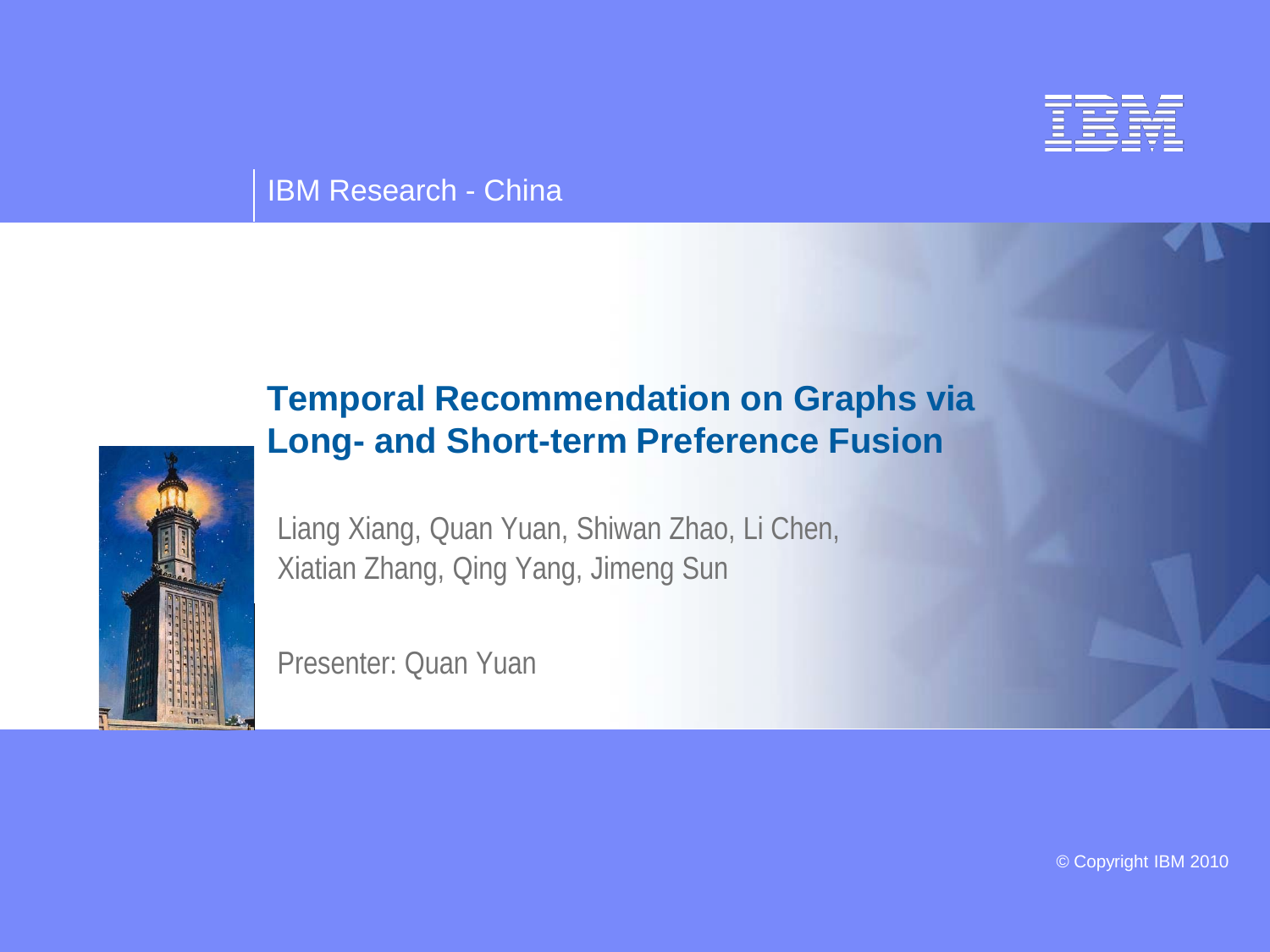

# **Problem & Challenges**

- **Temporal dynamics is crucial in recommender system.** - [Koren KDD09], [Liu IUI10], etc
- Temporal recommendation focuses more on **local** recommendation models for each user
- When modeling individual, one's behavior is usually determined by long-term interests and short-term interests

## Challenges

- How to represent and balance users' long-term and shortterm preferences?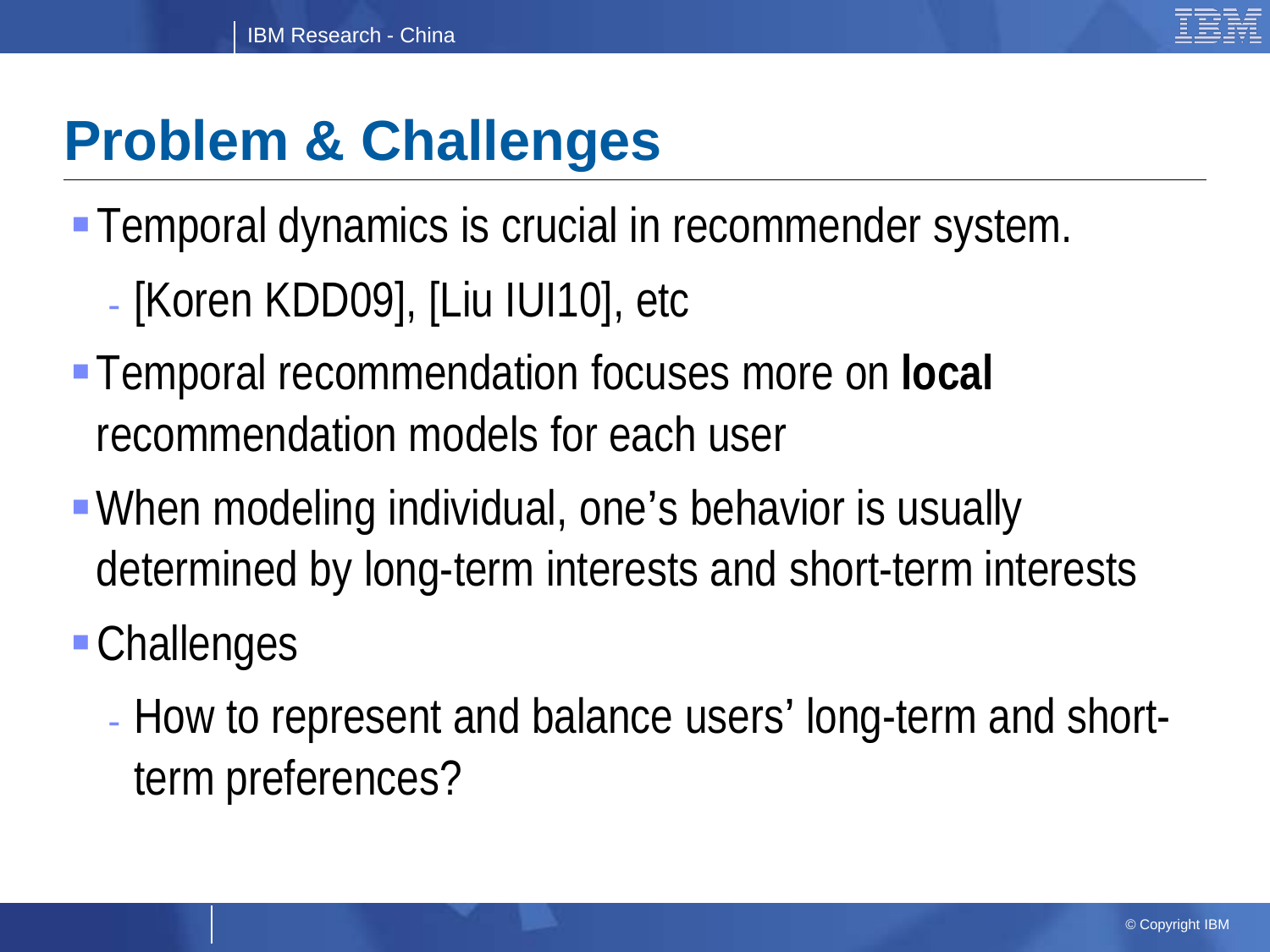

#### **Motivation for Session-based Temporal Graph (STG)**

- input data <*user, item, time*>
- User-Item Matrix usually can be represented as a bipartite graph
- When incorporating time factors, we introduced a new type of node "*session node"*
	- Session: dividing the time slices into bins and binding the bins with corresponding users
- Time dimension is a *local* effect of user, treat time as a universal dimension shared by all users is not very effective, e.g. tri-partite graph or tensor

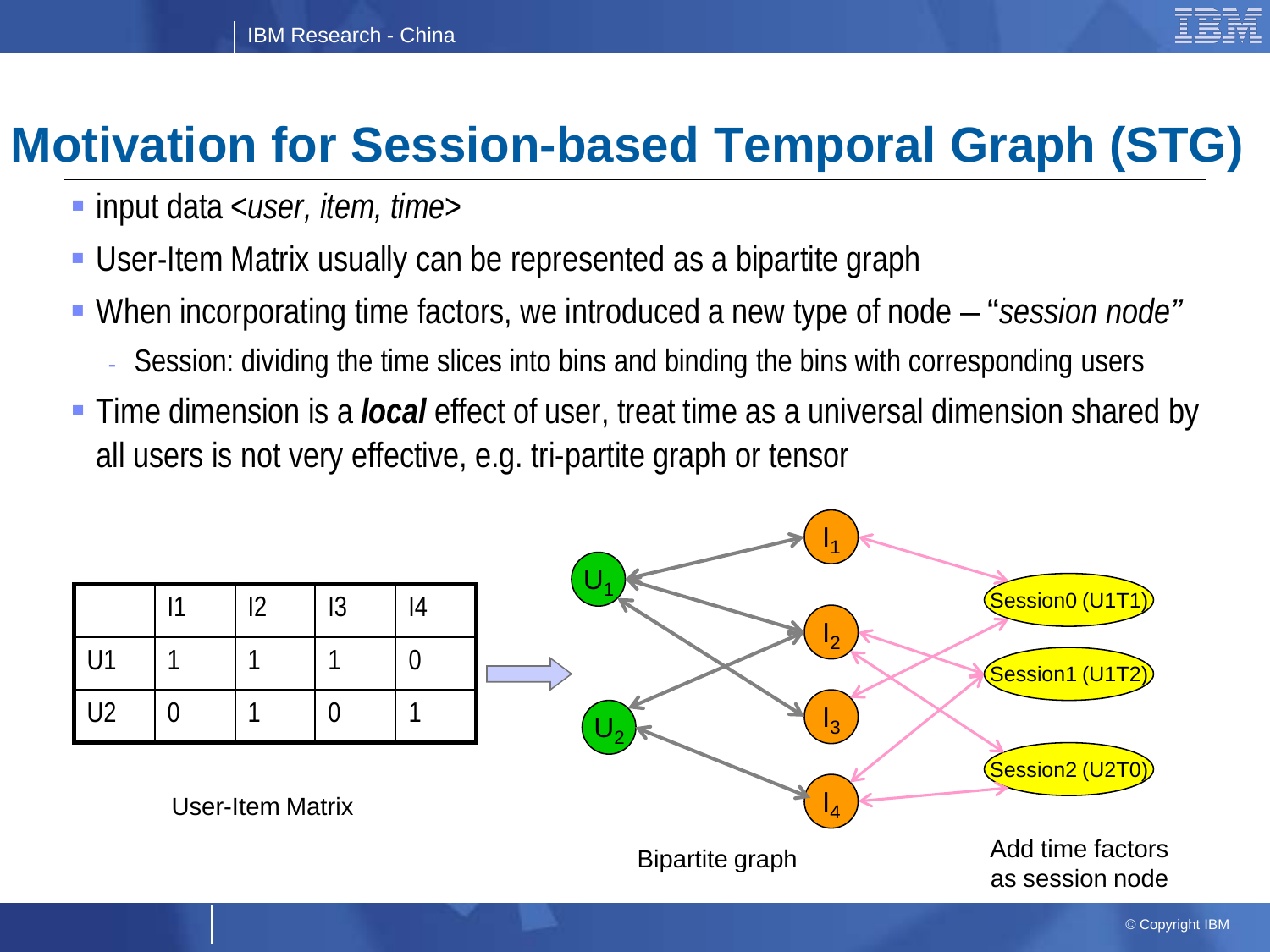# **Injected Preference Fusion (IPF on STG)**

- An algorithm based on STG, which balancing the impact of long-term and short-term preferences when making recommendation
- Basic Idea:
	- Injected Preferences into both user node  $(β)$  and session node  $(1 β)$
	- Then in propagation process, the preferences were propagated to an unknown item node
	- Finally, the nodes which get most preferences will be recommended to current user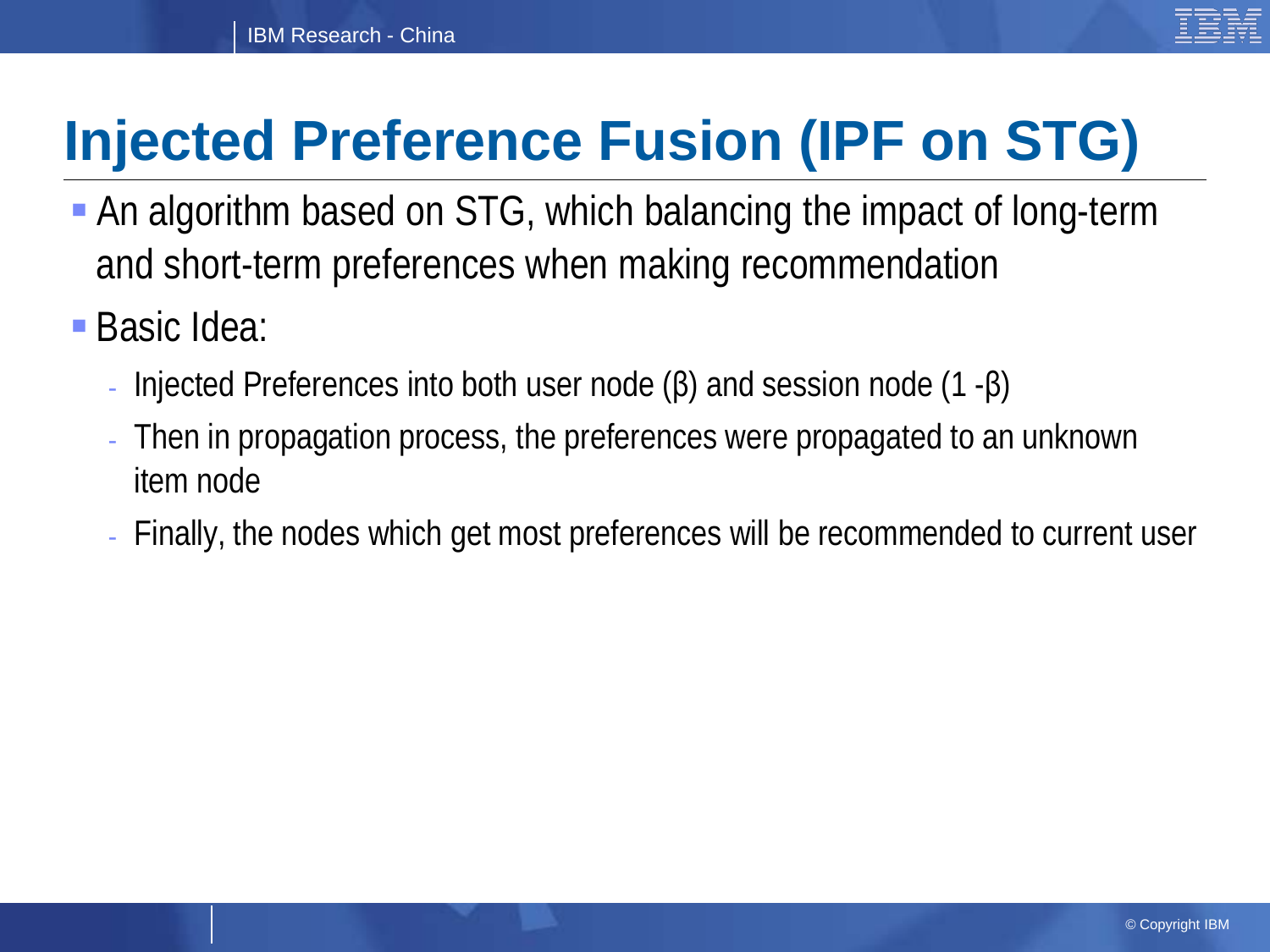

# **Injected Preference Fusion on STG**

Making recommendation for U1 at time T1:

**Session Temporal Graph (STG)** 

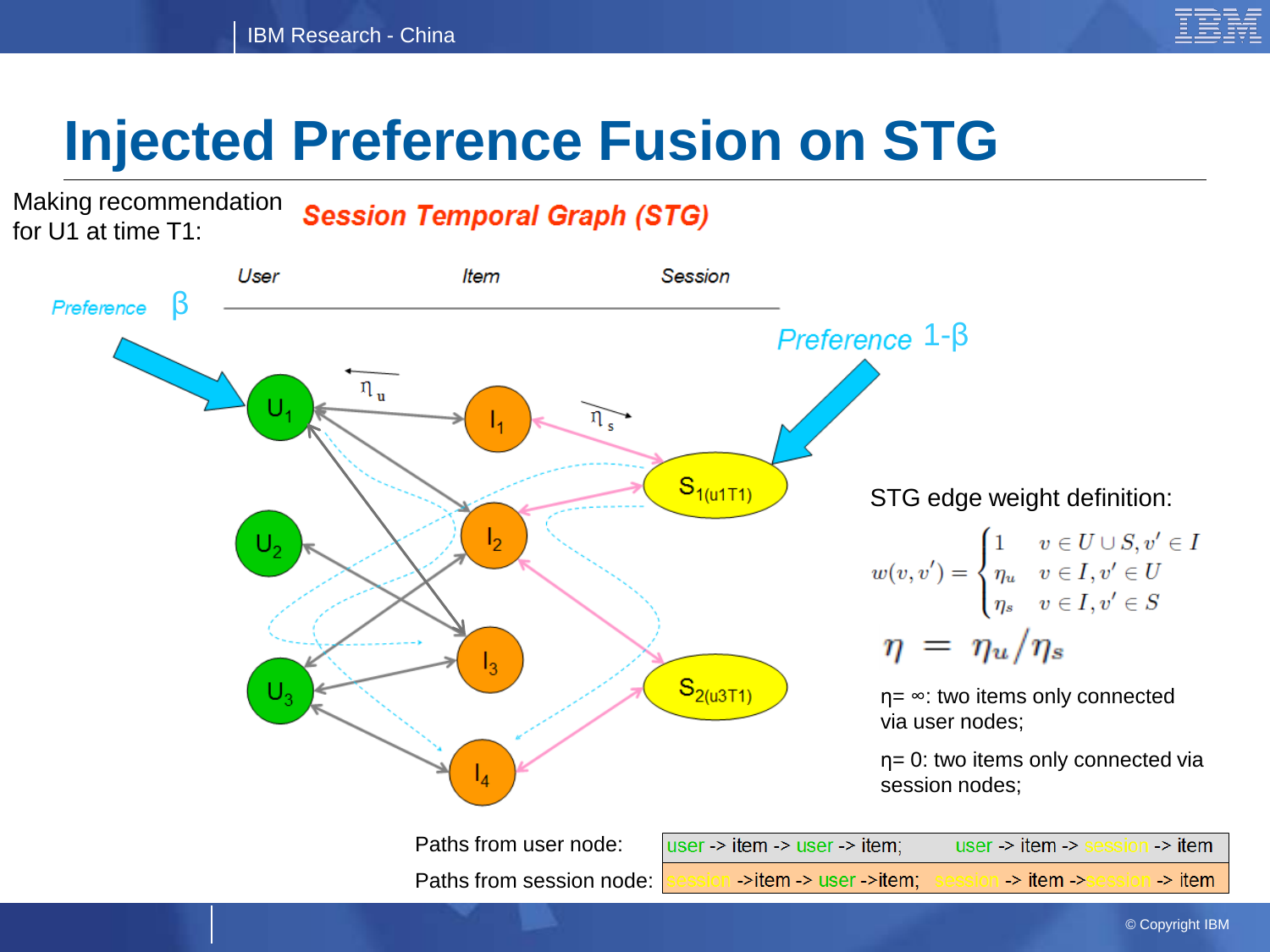

# **Experiments**

| • Data sets      | User bookmark a paper at some time<br>User bookmark a web page at some time |                   |         |            |                   |        |  |  |
|------------------|-----------------------------------------------------------------------------|-------------------|---------|------------|-------------------|--------|--|--|
| <b>CiteULike</b> |                                                                             | User              | 4,607   | -Delicious | User              | 8,861  |  |  |
|                  |                                                                             | Item              | 16,054  |            | Item              | 3,257  |  |  |
|                  |                                                                             | User-item<br>pair | 109,346 |            | User-item<br>pair | 59,694 |  |  |
|                  |                                                                             | sparsity          | 99.85%  |            | sparsity          | 99.79% |  |  |

$$
Hit Ratio = \frac{\sum_{u} I(T_u \in R(u, t))}{|U|}
$$

- Evaluation Metric
	- Hit Ratio: Put the latest item of each user into test set, then generate a list of N (N=10) items for everyone at time t. If the test item appears in the recommendation list, we call it a hit
- Compared Algorithms
	- **Temporal User KNN**
	- **Temporal Item KNN**
	- **Temporal Personalized Random Walk**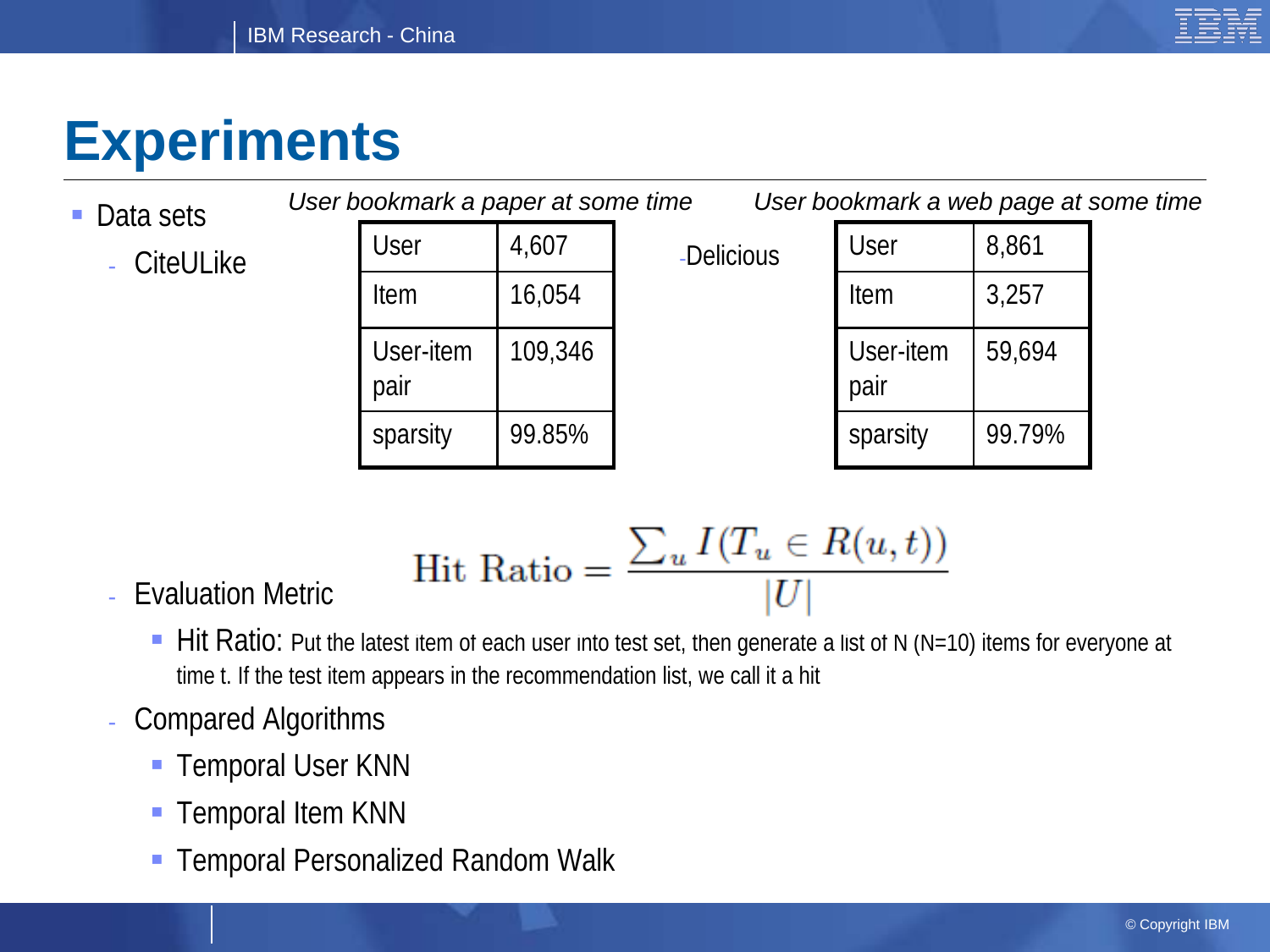IBM Research - China

### **β's impact – Balance the Injected Preferences on User and Session node**



- $\blacksquare$  Optimal results were get when βbelongs to [0.1,0.6];
- **Proves the impacts of both long-term and short-term preferences in making good recommendation**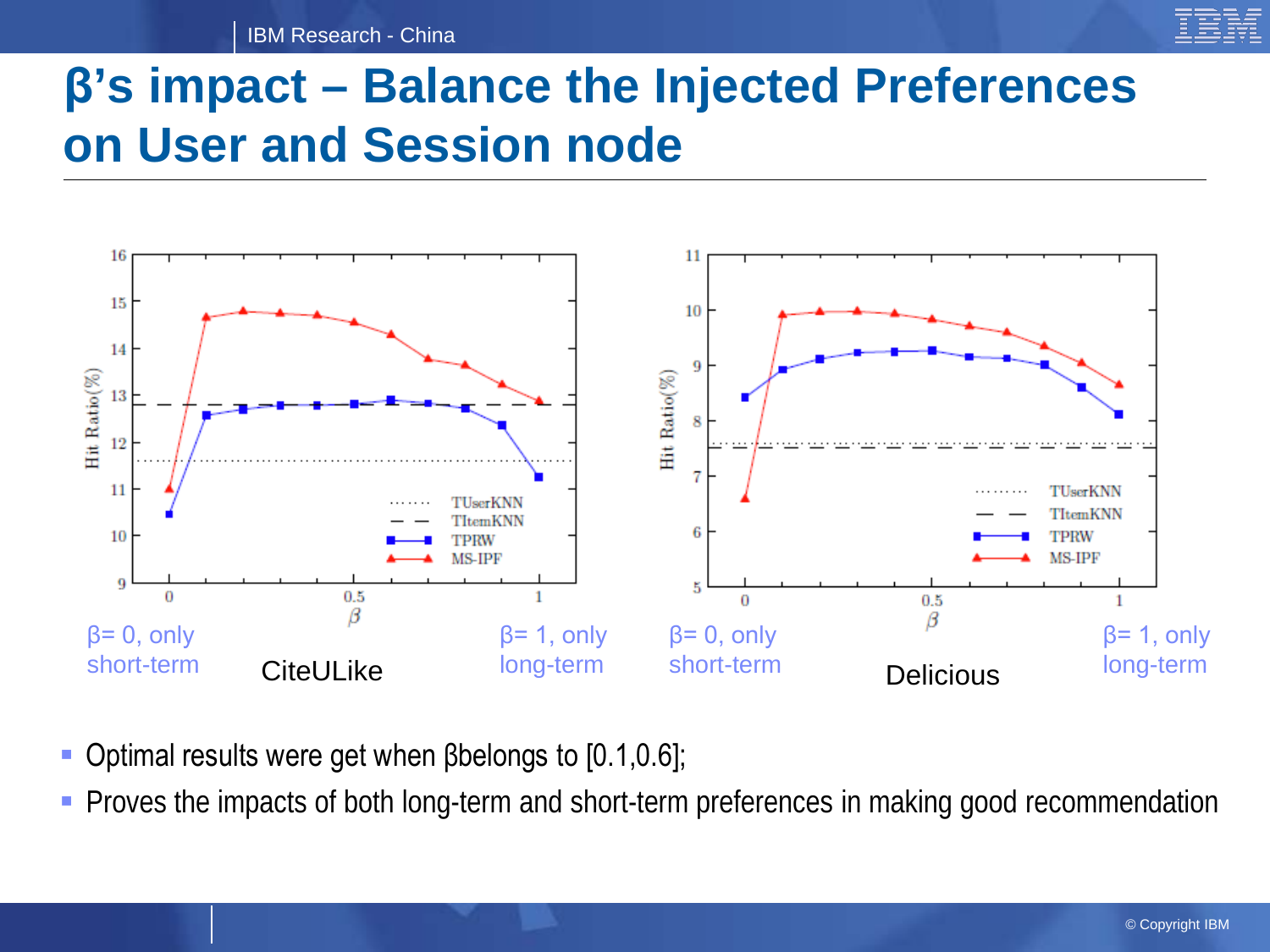#### IBM Research - China



#### **η's impact -- Control the ratio of preferences (from an item node) flow to user node against to session node**

 $\eta = \eta_u/\eta_s$ 



- **Proves the effectiveness of balancing long-term and short-term preferences in propagation process**
- Since X-axis is the logarithm value, it means the optimal hit ratio can be get for a wide range of η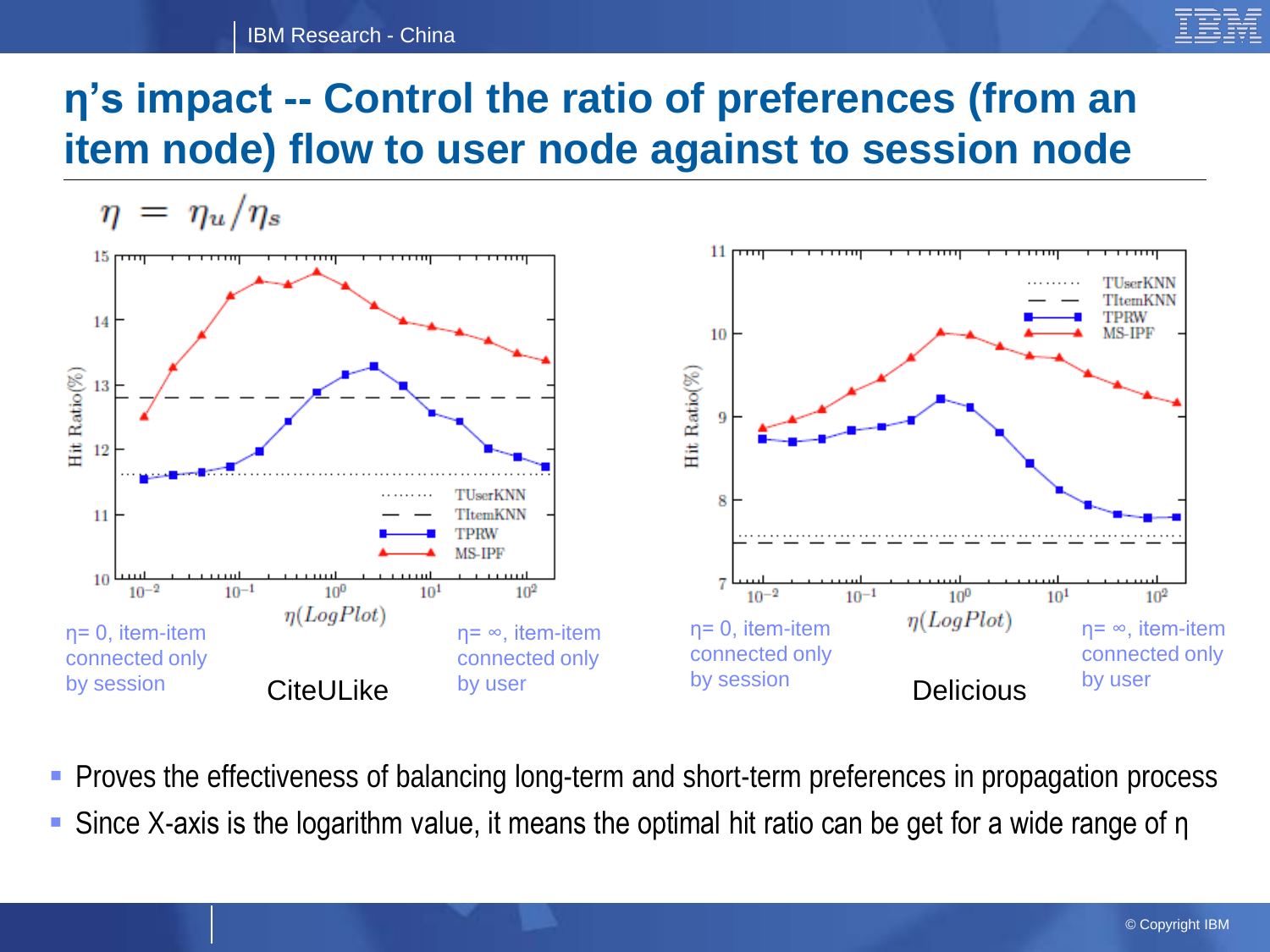

## **Session size's impact on Hit Ratio of IPF**

| time window (days) | CiteULike | Delicious |
|--------------------|-----------|-----------|
| 1                  | 13.85%    | 9.83%     |
| 2                  | 13.70%    | 9.72%     |
| 3                  | 13.70%    | 9.72%     |
| 4                  | 13.76%    | 9.72%     |
| 5                  | 13.81%    | 9.74%     |
| 6                  | 13.87%    | 9.68%     |
| 7                  | 13.85%    | 9.69%     |
| 15                 | 13.76%    | 9.59%     |
| 30                 | 13.81%    | 9.48%     |
| 45                 | 13.35%    | 9.24%     |
| 60                 | 13.24%    | 9.20%     |
| 90                 | 13.19%    | 8.83%     |

- The result is not very sensitive to the size of time window
	- On CiteULike, the optimal time window is about one week
	- On Delicious, the optimal time window is about one day
- Users' interests on research topics (CiteULike) drift more slowly than interests on browsing web pages (Delicious), proves with our real life experience.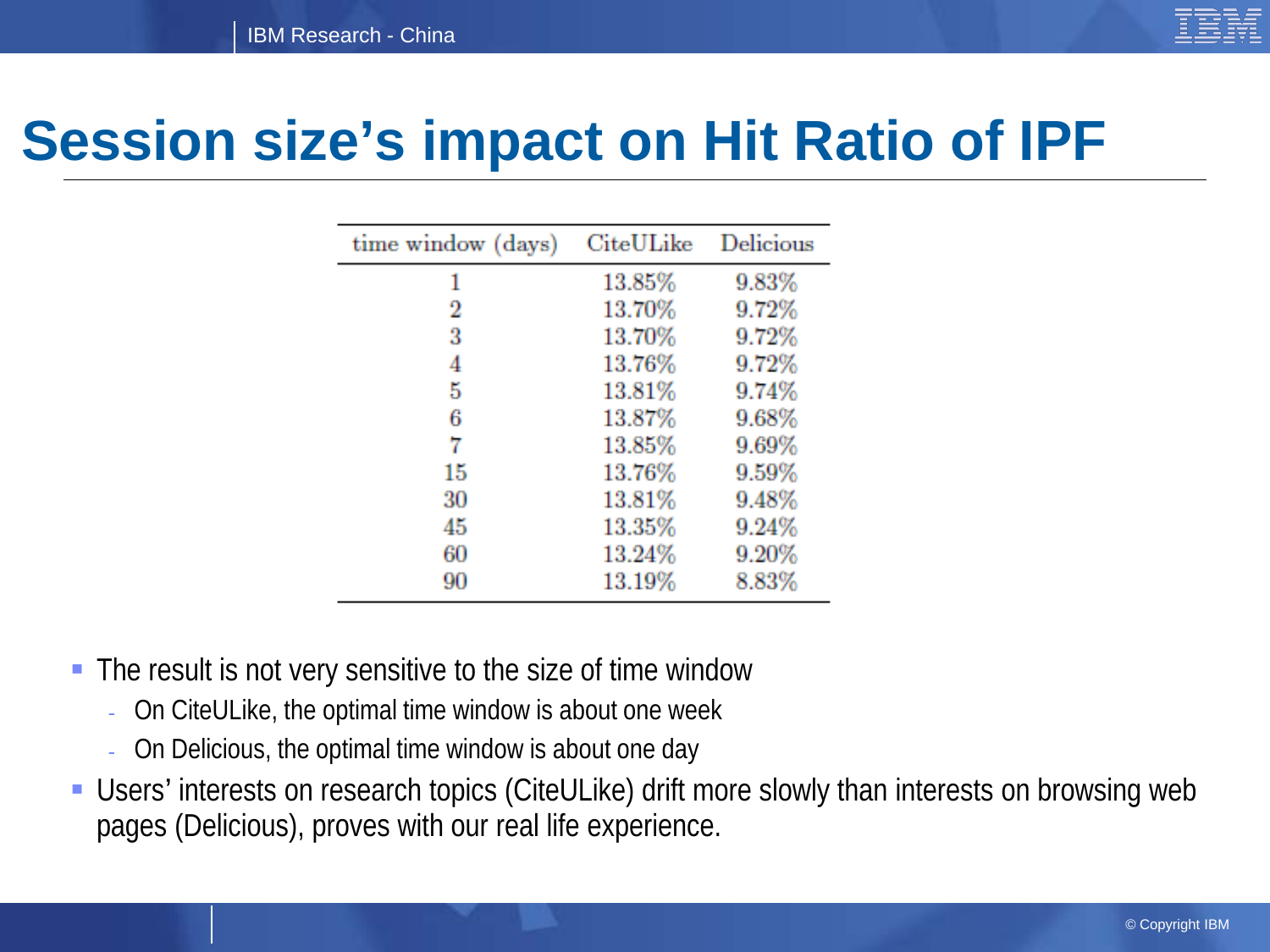

# **Overall Accuracy Comparison**

| $\operatorname{\mathbf{Method}}$ |        | Hit Ratio Improvement | $\operatorname{\mathbf{Met}}$ hod |        | <b>Hit Ratio</b> Improvement |
|----------------------------------|--------|-----------------------|-----------------------------------|--------|------------------------------|
| TItemKNN                         | 12.85% |                       | TItemKNN                          | 7.49%  |                              |
| TUserKNN                         | 11.63% | $-9.49\%$             | TUserKNN                          | 7.58%  | $1.2\%$                      |
| TPRW                             | 13.46% | 4.75%                 | TPRW                              | 9.39%  | 25.37%                       |
| MS-IPF                           | 14.78% | 15.02%                | MS-IPF                            | 10.07% | 34.45%                       |

CiteULike Delicious

- User Temporal Item KNN as baseline,
	- On CiteULike, MS-IPF improves TItemKNN up to 15.02%;
	- On Delicious, MS-IPF improves TItemKNN up to 34.45%